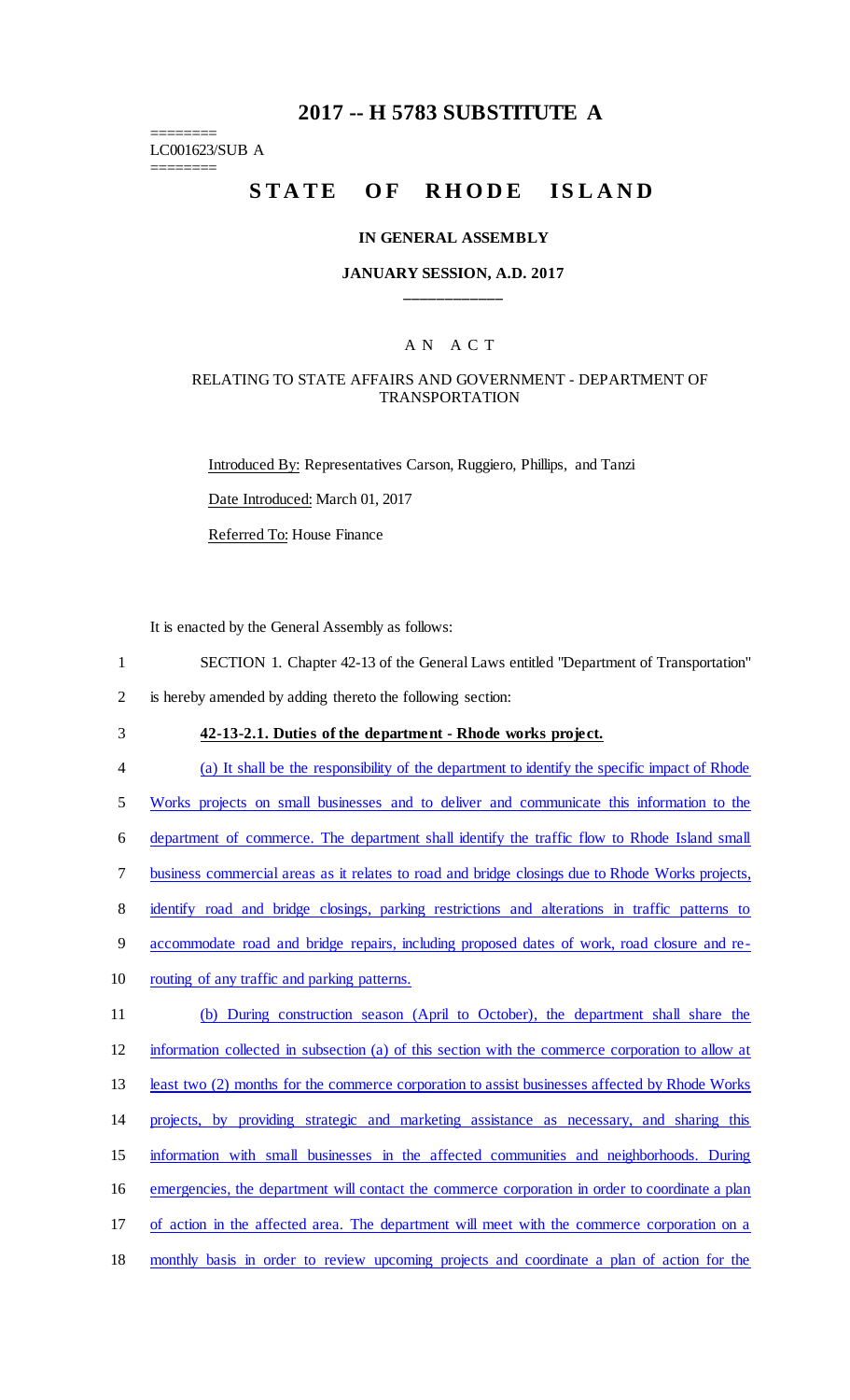- 1 affected businesses.
- 2 (c) The commerce corporation shall provide those affected businesses in the construction
- 3 areas with actions to provide support to minimize the economic and financial impact upon those
- 4 businesses during road and bridge construction, including, but not limited to, a mailing by the
- 5 commerce corporation to affected businesses and a meeting with affected businesses to review
- 6 business plans during construction.
- 7 SECTION 2. This act shall take effect upon passage.

======== LC001623/SUB A ========